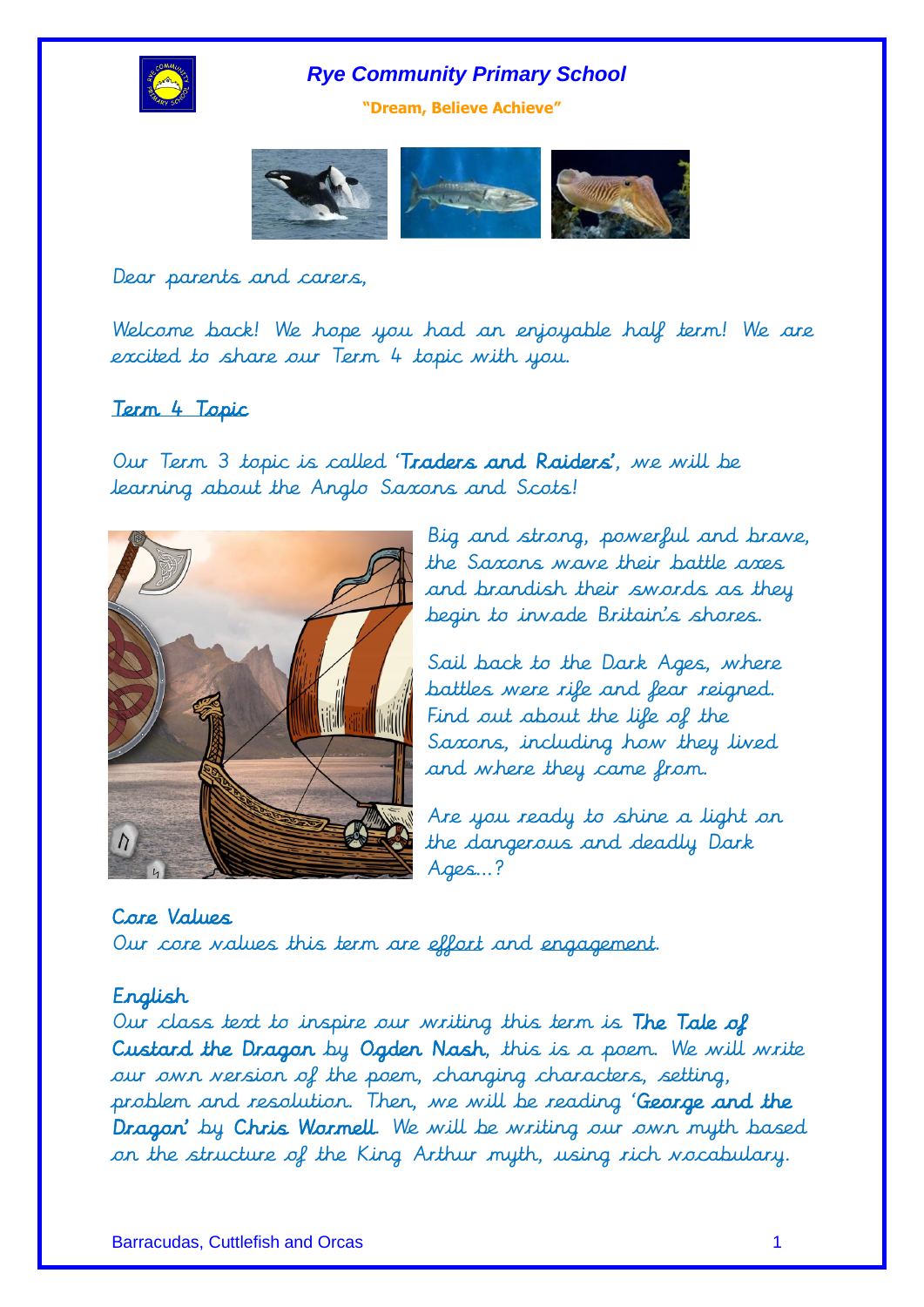

# **PF**

PE this term will be taught twice a week. Please ensure each child has a full PE kit and a jumper.

Thank you for your continued support! Mrs Smout, Miss Turton and Mrs Mamoany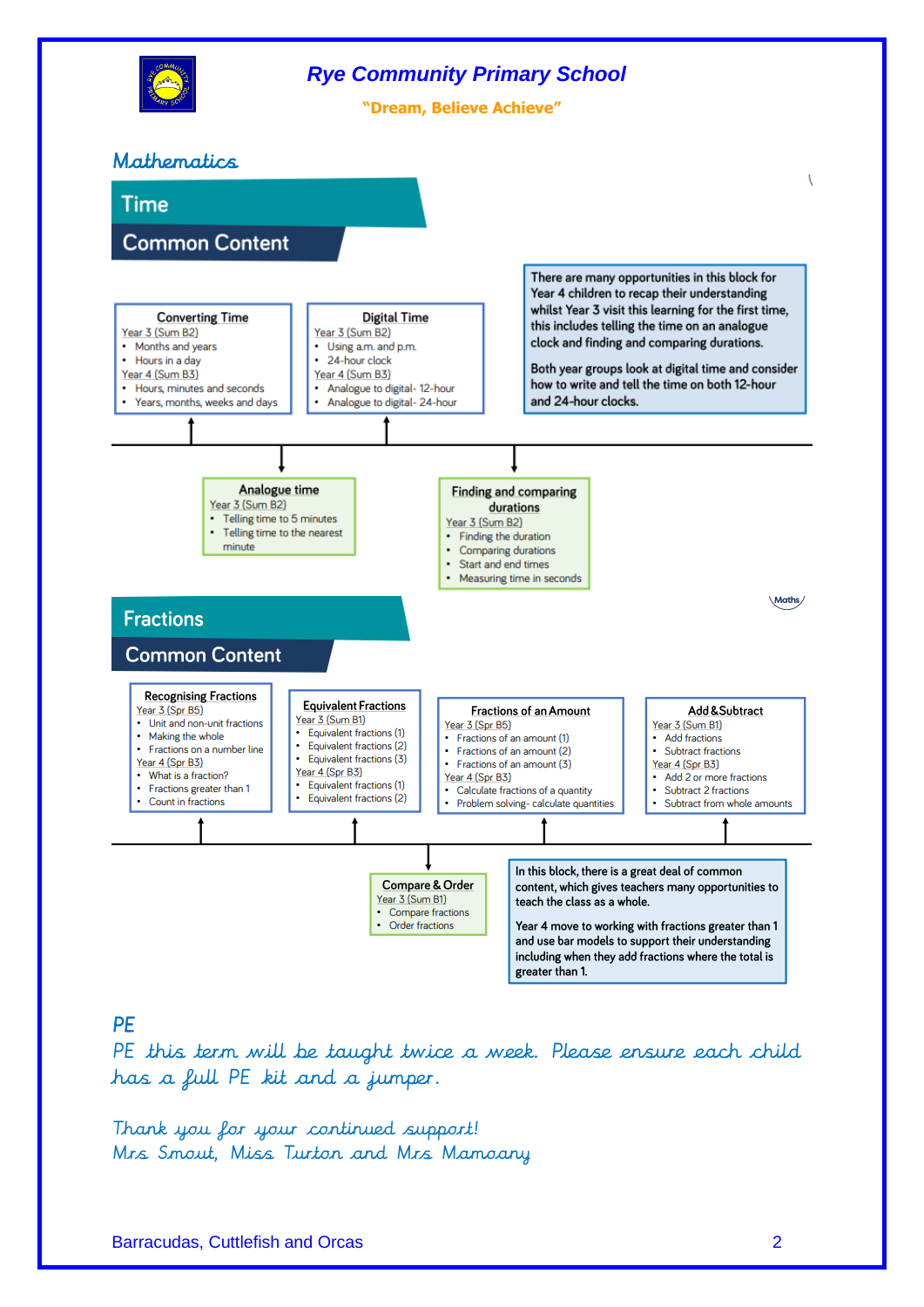

"Dream, Believe Achieve"

# What will you choose to do?

- Visit your local library and find out about any Saxon or Viking invasions in your local area or county.
- Try making Anglo-Saxon bread or Viking flatbread (search online for recipes).
- Look at King Alfred's pledge: 'I desired to live worthily as long as I lived, and to leave after my life, to the men who should come after me, the memory of me in good works'. Write a pledge - how would you like to be remembered in the future?
- Look at images of Anglo-Saxon coins. Can you design a coin? You could draw a picture or use modelling clay or other materials to make your coin look like metal - use your imagination!
- Do some research about Viking names and their meanings, and make up some suitable Viking names for your friends and family. Remember to describe something about each person's appearance or characteristics.
- Research some simple Viking embroidery patterns. Using a needle and coloured threads, embroider a small handkerchief. Maybe you could give it to someone as a present?
- Look at animals in Viking art (search online for the Urnes or Jellinge styles). Can you design and draw an imaginary beast to make a fantastic pattern?
- Find out more about the Futhark alphabet (also known as the runic alphabet), used by the Vikings. Write a short message using the runic characters. Vikings wrote on wood, bone and stone. What will you use?
- Listen online to someone speaking Old English or Old Norse. Can you recognise any of the words? Can you learn how to express a greeting or phrase in one of these ancient languages?
- . Imagine you are a Viking skald or poet. Create a poem to sing the praises of a friend or family member.
- Dress up in a typical Saxon or Viking costume. Are you a farmer, warrior, child or tradesperson? Red and gold were favourite colours, but poorer people might not have been able to afford to dye their cloth.
- Find out about real treasure (often known as hoards) discovered from this period. Sutton Hoo and the Staffordshire Hoard are good examples. You might find information on hoards close to your school. However, exact locations are often kept secret. Can you think why?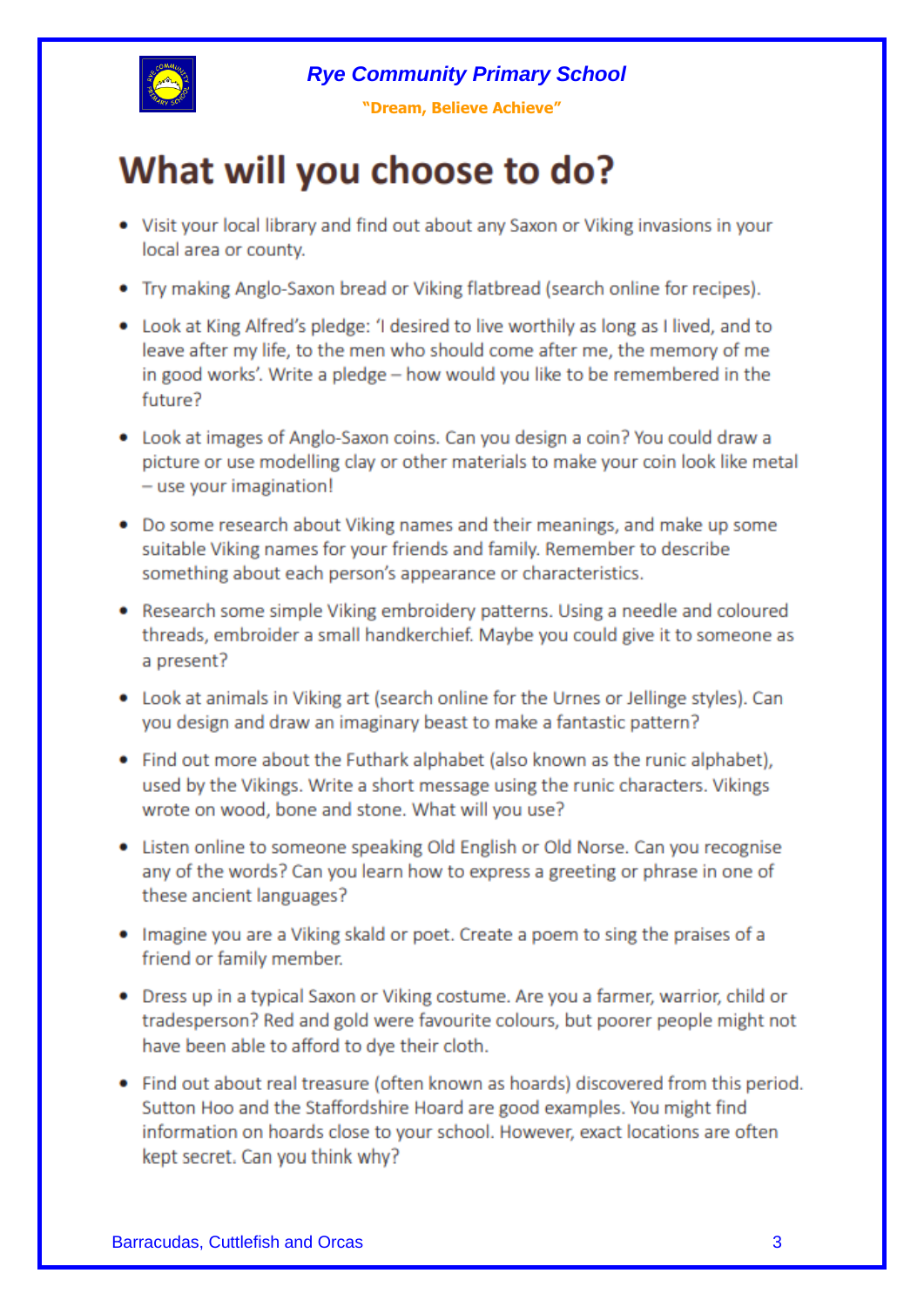

"Dream, Believe Achieve"

Below are some examples of the topic vocabulary we will be using this term.

#### account

A statement or description of an experience or event.

# afterlife

The life that some people believe exists after death.

# Angle

A member of a Germanic tribe who invaded and settled in Britain in the 5th century AD.

# 

# Anglo-Saxon

Used to refer to the Germanic tribes, and their language and customs, who invaded and settled in Britain from the 5th century up to the Norman conquest.

# artefact

An object made by a person, such as a decoration or a tool, which is of historical interest.

# Arthurian

Relating to King Arthur of Britain and the legendary stories of his life.

#### attack

To take violent military action against a place or enemy forces.

#### battleaxe

A large axe that was arguably the most feared Saxon weapon.

#### **Britannia**

The name Romans called the area now known as Great Britain.

#### charm

An object or saying believed to have magical powers. The Anglo-Saxons believed that lucky charms could protect them from evil spirits or sickness.

#### chieftain

The leader of a tribe.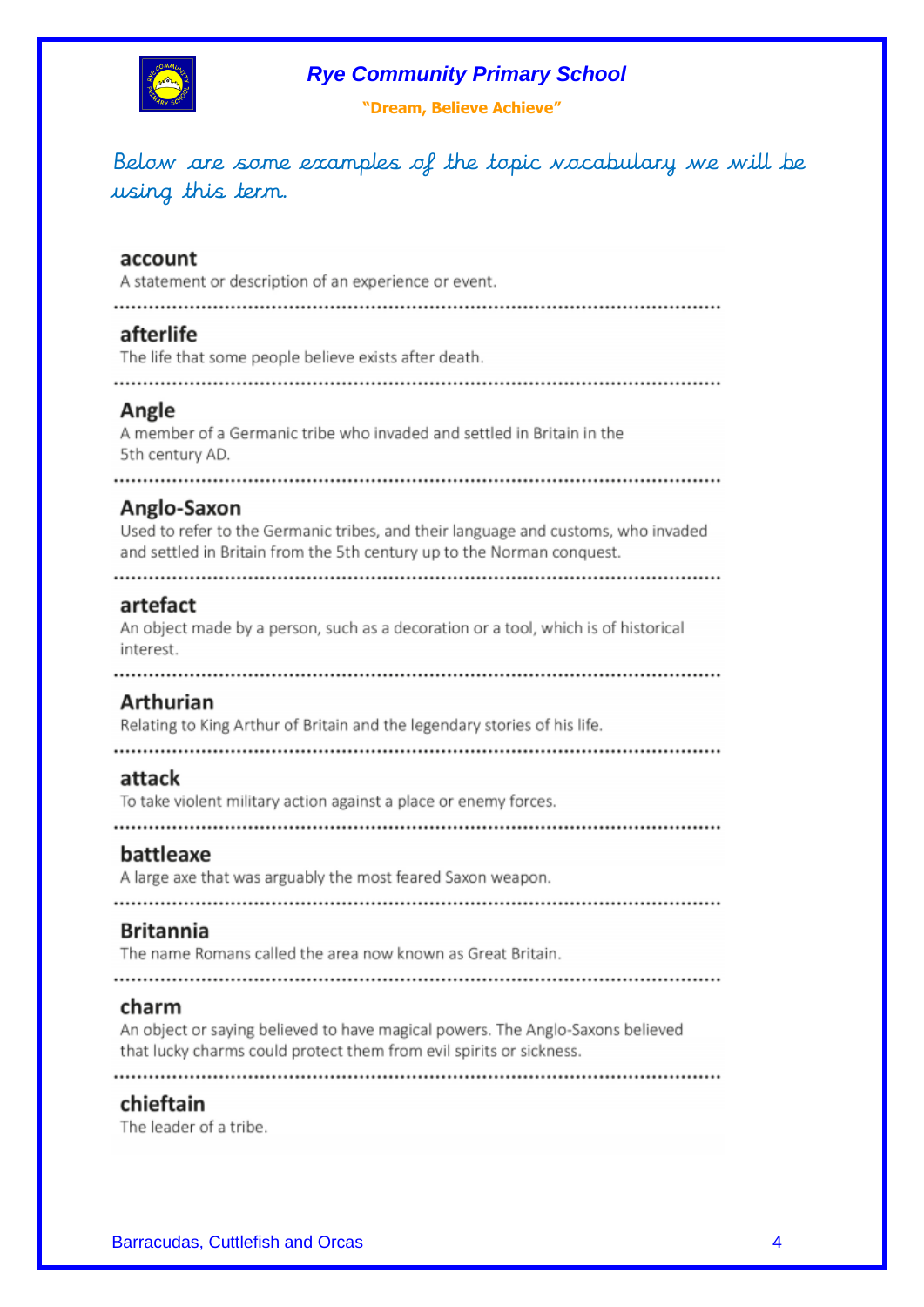

"Dream, Believe Achieve"

### conquer

To take control or possession of a place or people, by force.

#### custom

A traditional way of behaving, specific to a place, time, or people.

#### Dark Ages

A historical period in European history (AD 476-1000), referring to Early Middle Ages and the fall of the Roman Empire.

#### defend

To protect or support against attack.

#### deity

A god or goddess.

#### . . . . . . . . . . . . . . . . . .

#### Germanic

Relating to people who speak Germanic - a group of languages that include German, Swedish and English.

#### indigenous

Occurring naturally or originating in a particular place.

#### invader

A member of an army from one area who uses force to enter and take control of another area.

#### Jute

A member of a Germanic tribe who invaded and settled in Britain in late 4th century AD. Over time, they were either driven out of the country or merged with the Saxons and Angles.

#### kingdom

A country, state or territory whose ruler is a king or queen.

#### legend

A very old story from the past about a famous person or event. Legends are believed by some to be true to an extent, although this cannot be checked.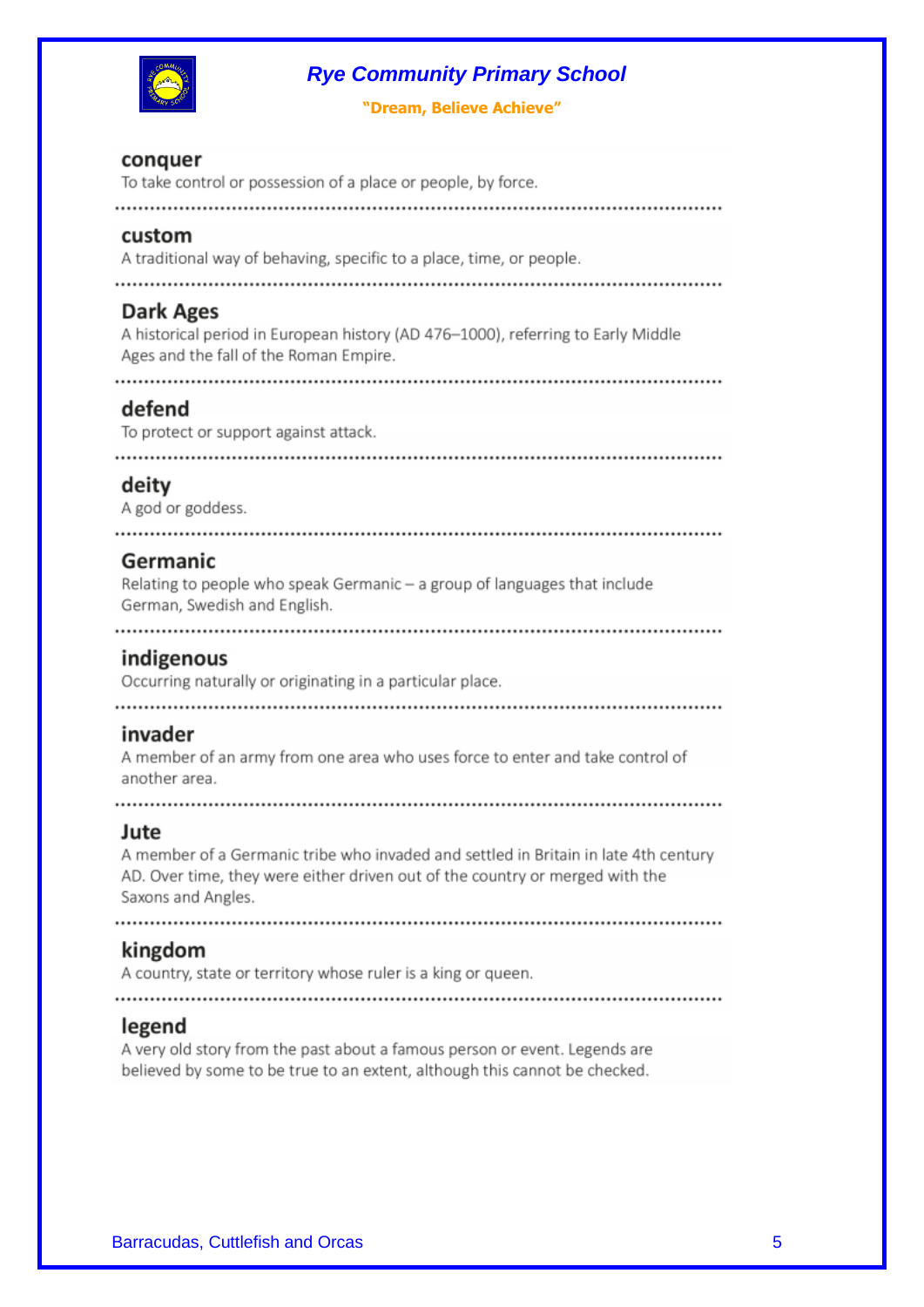

"Dream, Believe Achieve"

# longhouse

A long house where many people live together. Members of the same extended family would live under the roof of just one Viking longhouse, where they ate, worked and slept with little or no privacy.

# **Middle Ages**

The period in European history from the 5th to the 15th century.

#### monk

A religious man who does not marry, belonging instead to a religious community made up of other monks, often living together in a monastery. During the Dark Ages, monks were some of the only people who wrote things down.

# Offa's Dyke

A raised area of earth (earthwork) that roughly follows the current border between Wales and England. Offa, King of a large part of England (Mercia) in 8th century AD, is believed to have ordered its construction to divide his kingdom from the Welsh kingdom of Powys (Wales).

# plunder

To use force to openly steal goods from a place, especially during times of war.

#### raiders

People who enter a place illegally, and often violently, to steal.

# **Roman Empire**

The largest empire of the ancient world. In what is now western Europe, various countries were conquered by the Roman Army. A Roman way of life was then established in these places.

#### runestone

A stone carved with the letters of an ancient, northern European alphabet.

#### Saxon

A member of a Germanic tribe who invaded and settled in Britain in the 5th century AD.